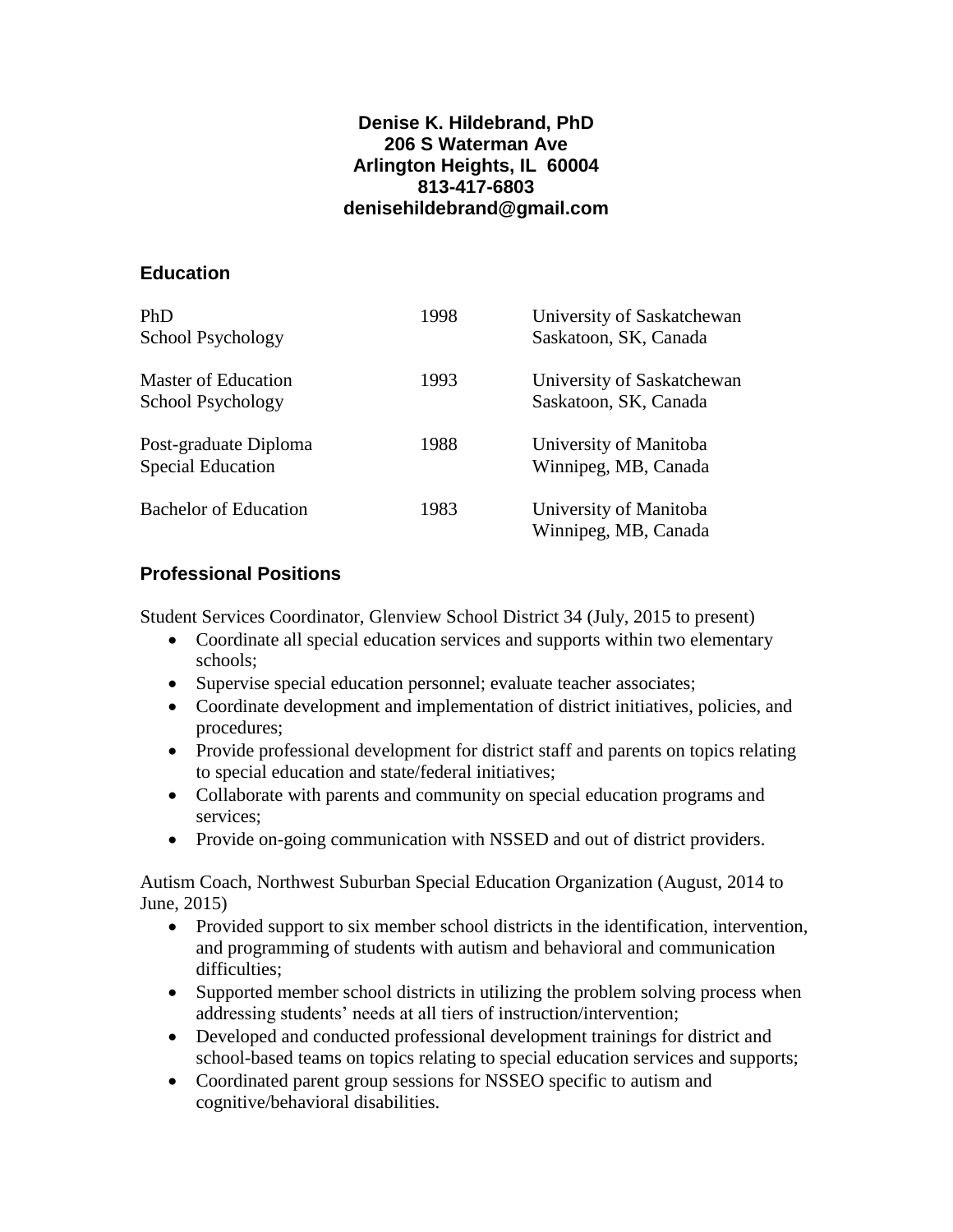School Psychologist, Arlington Heights School District #25 (August, 2013 to June, 2014)

- Conducted psycho-educational evaluations and provided consultation to teachers;
- Participated in special education eligibility meetings and assist in the development of individual education plans; provided short-term counseling;
- Assisted in the development of functional behavior assessments and behavior intervention plans.

RtI Facilitator, Hillsborough County Public Schools, Tampa, FL (July, 2009-June, 2013)

- Provided professional development training and consultation to district-level and school-level personnel regarding implementation of Problem Solving/Response to Intervention (utilizing Florida Department of Education guidelines);
- Provided direct oversight of RtI implementation of 35 schools including training and support; conducted school-based and district RtI trainings (approximately 5 per month);
- Collaborated with district departments including Curriculum/Instruction, Special Education, Assessment and Accountability, and Office of School Improvement;
- Co-coordinated district implementation of Positive Behavior Support (FL-PBS);
- Coordinated district implementation of district-wide curriculum-based assessment (easyCBM);
- Supported and reviewed elementary, middle, and high school School Improvement Plans
- Participating member of district level committees developing evaluation system for school psychologists (EET) and HCPS Data Dashboard.

School Psychologist, Hillsborough County Public Schools, Tampa, FL (January, 2003-December, 2005; July, 2006-July, 2009)

- Conducted psycho-educational evaluations and provided consultation to teachers;
- Participated in special education eligibility meetings and assisted in the development of individual education plans; provided short-term counseling;
- Conducted group sessions on anger management and social skills training.

School Psychology Core Faculty and Advisor, Nova Southeastern University – Tampa Campus, Fort Lauderdale, FL

(2005-present)

• Teach graduate courses in psychological assessment; special education intervention strategies; provide supervision for school psychology interns; serve as faculty liaison for students at Tampa site.

Adjunct Professor, Clinical Psychology Program, Argosy University – Tampa (2008-2013)

Taught graduate course in intellectual and cognitive assessment.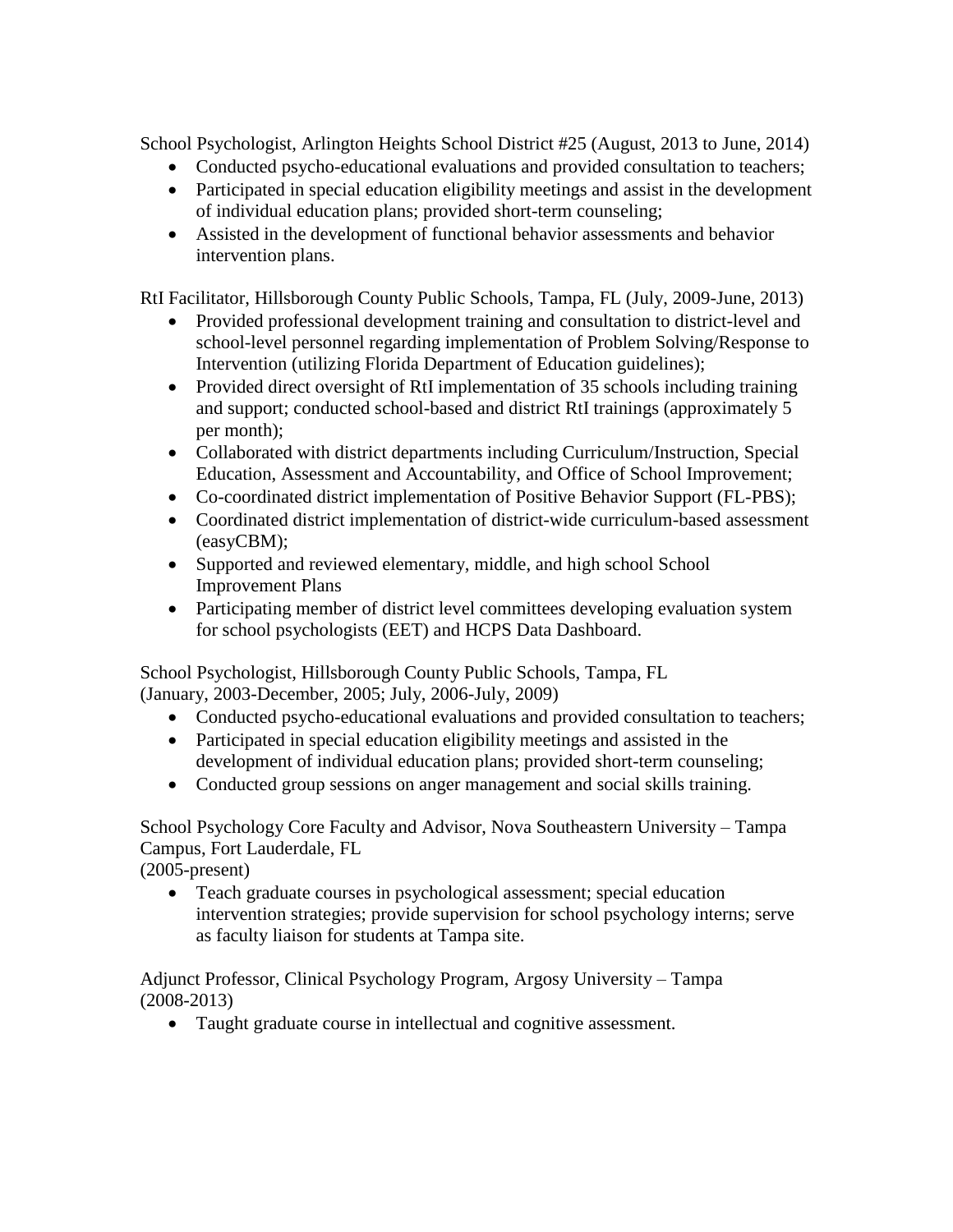Consultant, Riverside Publishing, Rolling Meadows, IL (2012- 2015)

Develop training materials for easyCBM; manual writing; item writing

Clinical Assessment Consultant, Psychological Assessment Resources, Tampa, FL (January, 2006-June, 2006)

• Conducted workshops on tests developed/distributed by PAR; met with school psychology and special education personnel to review psychometric properties of tests, administration procedures, and interpretive considerations.

Adjunct Professor, Nova Southeastern University – Tampa Campus, Fort Lauderdale, FL (2003-2005)

 Taught graduate courses in the School Psychology program including Cognitive Assessment, Psychoeducational Assessment, and Practica.

Research Director/Consultant, The Psychological Corporation, San Antonio, TX (1998-2001)

- Developed and managed large scale test development projects;
- Developed research plans, data collection procedures, and standardization protocols of psychological and educational tests;
- Conducted statistical analyses and assisted in norms development;
- Wrote specified sections of test manuals (e.g., WAIS-III, WIAT, WPPSI-III).

Assistant Clinical Professor, University of Texas, Health Science Center at San Antonio, San Antonio, TX

(January, 2001-December, 2001)

 Worked as part of a multi-disciplinary team in conducting longitudinal research and assessment on premature children (neonates through 36 months of age).

Adjunct Faculty, Psychology Department, University of Texas – San Antonio, San Antonio, TX (1999-2000)

 Taught undergraduate courses in Child Psychology, Introduction to Psychology, and Test Development.

Assistant Professor, Department of Educational Psychology, University of Saskatchewan, Saskatoon, Canada (1996-1997)

- Taught undergraduate educational psychology courses in the College of Education;
- Served as co-principal investigator in a national study examining intellectual differences between Canadian and American adults;
- Co-investigator development of Canadian norms for the Wechsler Adult Intelligence Scale – Third Edition.

Developmental Psychology Intern/Educational Psychologist, Royal University Hospital, Saskatoon, Canada (1995-1996)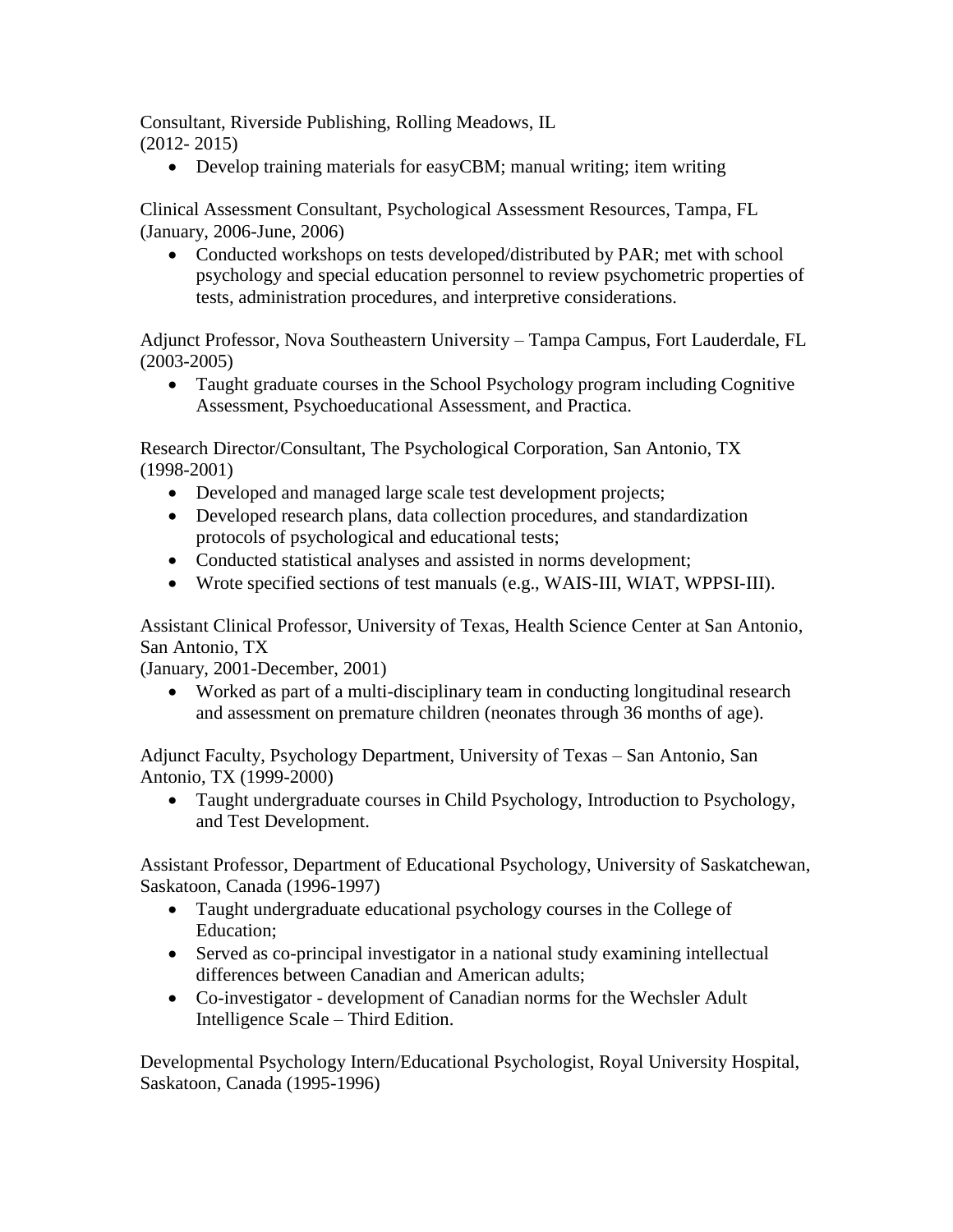Classroom and Special Education Teacher, Hanover School Division, Manitoba, Canada (1984-1991)

 Taught general education students (grades 2 and 3); taught special education (varying exceptionalities) in elementary and middle school.

# **Licensure and Professional Activities**

External Reviewer, *Best Practices in School Psychology* Revision (2012-2013) Illinois Professional Educator License K-12 (2013-present) Florida Certificated School Psychologist K-12 (2002-present) Board Certified Assistant Behavior Analyst (2006-present) Provisionally Licensed Psychologist, Texas (2001-present) Member, Florida Association of School Psychologists (2010-present) Member, National Association of School Psychologists (1999-present) Member, American Psychological Association (1998-2007) Member at Large, Psychological Society of Saskatchewan (1996-1997) Member, Professional Ethics Committee, Psychological Society of Saskatchewan (1995-1997) Newsletter Editor, Psychological Society of Saskatchewan (1992-1994)

# **Relevant Publications**

Hildebrand, D.K., & Sattler, J.M. (2001). Cognitive Assessment System. In J.M. Sattler (ed.), Assessment of Children: Cognitive Applications  $(4<sup>th</sup>$  ed.). San Diego: Author.

Hildebrand, D.K. & Ledbetter, M.F. (2001). Assessing Children's Intelligence and Memory: The Wechsler Intelligence Scale for Children – Third Edition and the Children's Memory Scale. In J.W. Andrews, H.L. Janzen, & D.H. Saklofske (eds.), Ability, Achievement, and Behaviour Assessment: A Practical Handbook. San Diego: Academic Press.

Saklofske, D. H.**,** Hildebrand, D.K., & R. Gorsuch, (2000). Replication of the factor structure of the Wechsler Adult Intelligence Scale-Third Edition with a Canadian sample. Psychological Assessment, 12, 436-439.

Weiss, L.G., Saklofske, D.H., Prifitera, A., Chen, C., & Hildebrand, D. (1999). The Calculation of the WISC-III General Ability Index Using Canadian Norms. Canadian Journal of School Psychology, (14) 2, 1-9.

Gordon, B., Saklofske, D.H., & Hildebrand, D.K. (1998). Assessing Children with Mental Retardation. In H.B. Vance (ed.), Psychological Assessment of Children: Best Practices for School and Clinical Settings (2<sup>nd</sup> ed.). New York: Wiley.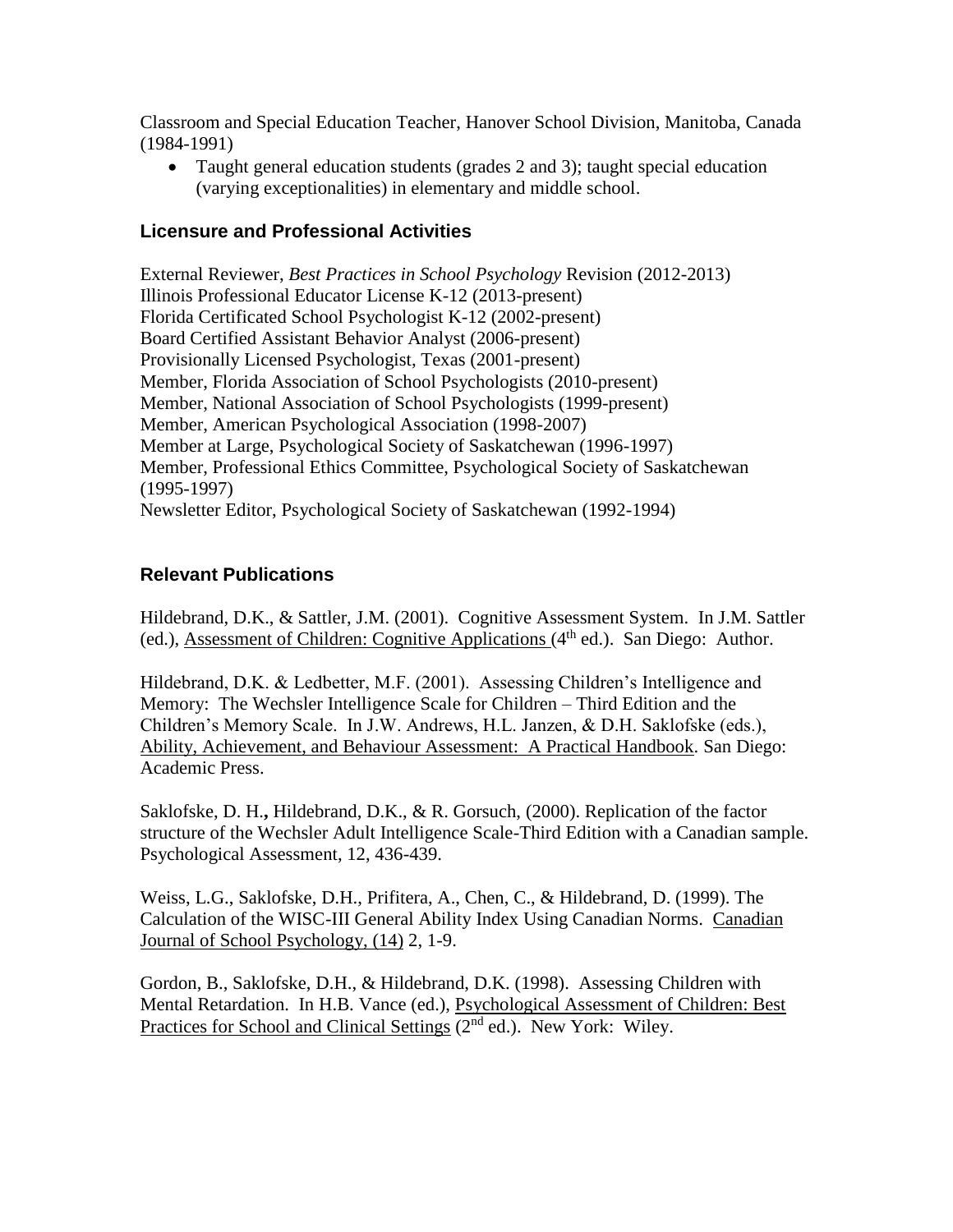Noonan, B., Yackulic, R.A., & Hildebrand, D.K. (1997). A Longitudinal Study of the Effects of Oral Language Skills on Student Achievement. Alberta Journal of Educational Research, XLIII (4) 254-257.

Saklofske, D.H., Hildebrand, D.K., Reynolds, C.R., & Willson, V. (1998). Substituting Symbol Search for Coding on the WISC-III: Canadian Normative Tables for Performance and Full Scale IQ Scores. Canadian Journal of Behavioural Science, (30) 2, 57-68.

Saklofske, D.H., Janzen, H.L., Hildebarnd, D.K., & Kaufman, L. (1998). Depression in Children. In A.S. Canter & S.A. Carroll (eds.), Helping Children at Home and School. Bethesda, M.D.: The National Association of School Psychologists.

Reekie,F.A., Kendall, D.J., & Hildebrand, D.K. (1997). Social Psychological Approaches to Classroom Management and Student Discipline (3<sup>rd</sup> ed.), Saskatoon, SK: University of Saskatchewan, 162 pp.

Saklofske, D.H., Tamaoka, K., & Hildebrand, D.K. (1996). An Examination of Japanese Children's Performance on the Draw-a-Person: A Quantitative Scoring System. Psychologia, 39 (1), 17-23.

Hildebrand, D.K., Saklofske, D.H., vonBayer, C.L., & Yackulic, R.A. (1995). Ethical Decision-making in Professional Consultative Practice: A School Psychology Perspective. McGill Journal of Education, 30 (3), 239-255.

### **Invited Papers and Conference Presentations**

Radford, P., Hildebrand, D., & Weber, S. (2015). Addressing Social Emotional Learning: Data-Driven Professional Development. Presentation at the Learning Forward Conference, Washington, DC, December 9.

Hildebrand, D., & Hildebrandt-Kroeker, K. (2014). Reflecting on Social and Emotional Learning: The Interaction between Personal Growth and Professional Practice. Presentation at the 16<sup>th</sup> National Symposium on Teacher Induction, San Francisco, CA, February 11.

Hildebrand, D., & Finlayson, N. (2012). Practical Intervention Protocols using the Problem Solving Process. Presentation at the Florida Association of School Psychologists Annual Conference, Orlando, FL, November 1.

Hildebrand, D., Gonzalez, H., & Finlayson, N. (2012). Enhancing Middle School Students' Emotional Well-being Through Mentoring. Presentation at the National Association of School Psychologists Annual Conference, Philadelphia, PA, February 21.